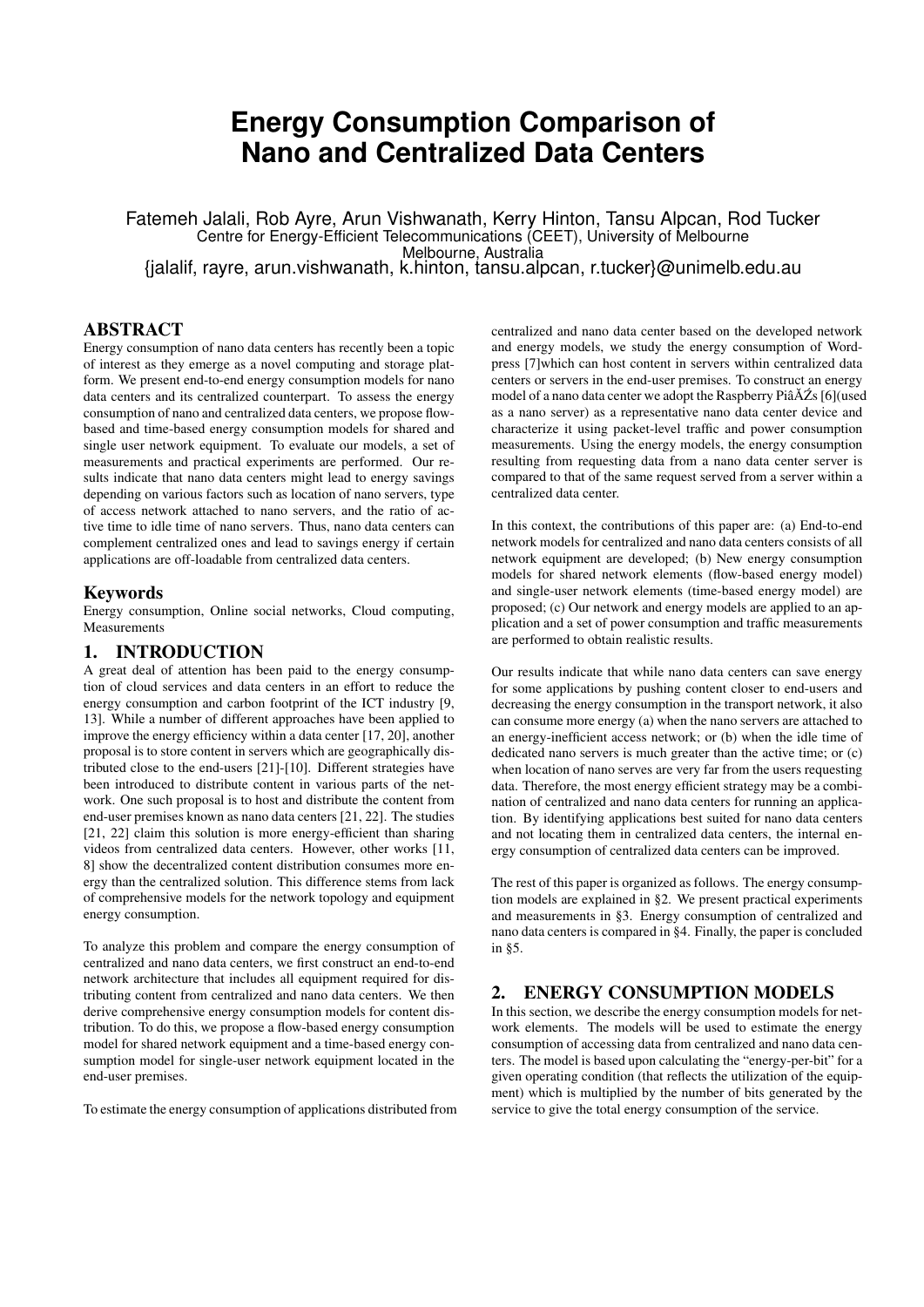To estimate the energy-per-bit of equipment, we categorize network elements into two types: 1) elements that are shared by many users and 2) customer premises equipment (CPE) dedicated to a single user (or few users). For the highly shared equipment we present a "flow-based" energy model and for the single user equipment we present a "time-based" energy model. The energy consumption (energy-per-bit) of each model type is examined separately.

### 2.1 Shared Network Elements

The cloud service traffic,  $C_s$  is only a fraction of the total traffic,  $C_s$ , through a network element within that part of the network that deals with aggregated traffic. For equipment in this part of the network the measure of the energy consumption of the cloud service is based upon proportional allocation of the element $\hat{A}Z$ s power over all the flows through the element. We refer to this as a "flow-based" model.

Network elements consume power whether idle or active. The power consumption of one typical network element can be modeled by the linear form  $P(C) = P_{\text{idle}} + C(P_{\text{max}} - P_{\text{idle}})/C_{\text{max}}$  [22, 23]. The idle power  $(P_{\text{idle}})$  can be a significant proportion of  $P_{\text{max}}$ (up to 90%), therefore we cannot ignore *P*idle when calculating the energy consumption of the service.

Because the vast majority of network elements have the same linear [24] power profile, we can do likewise for all the equipment in the network which is shared by multiple services. Recognizing that network traffic is a random process that may exhibit significant short term variations, network designers only operate the elements up to a pre-set utilization ( $U_{\text{max}} < 1$ ). The cumulative power consumption of a network can be represented by a  $\tilde{a}$ AIJstaircase $\tilde{a}$ AI curve as shown in Figure 1. Each âAIJstepâ AI corresponds to the deployment of additional network equipment because the capacity per network element reaches the pre-set maximum operating load threshold,  $U_{\text{max}}$ . Under normal operating conditions we have  $U < U_{\text{max}}$ .

To construct an energy model for the overall service, we compute the energy-per-bit of a network path by first averaging across the equipment in each node, and then averaging across the nodes in the



Figure 1: Power consumption trend under large-scale equipment deployment

network path used by the given service.

We consider a network in which the average number of network elements in each node is  $n \gg 1$ . Let  $\langle P_{\text{idle}} \rangle$  be the mean idle power for the network elements in the node. Similarly we define the mean network element maximum power,  $\langle P_{\text{max}} \rangle$ , and mean network element maximum capacity,  $\langle C_{\text{max}} \rangle$ . The average energyper-bit  $(E'_{\text{b-flow}})$  for  $n >> 1$  shared network elements is given by:

$$
E'_{\text{b-flow}} \approx \frac{P_{\text{total}} - }{C_{\text{total}}}
$$
  
= 
$$
\frac{}{U < C_{\text{max}}} + \frac{ - }{< C_{\text{max}}>}
$$
 (1)

where, C<sub>total</sub> is the capacity of all network elements in a node and *U* is the mean utilization of the network elements.

The energy consumption of a service that uses a network path shared with many other traffic flows, is then given by:

$$
E_{\text{S-flow}} \approx mE'_{\text{b-flow}} N_{\text{bit}} \tag{2}
$$

where,  $N<sub>bit</sub>$  is the number of transferring or retrieving bits through the node and *m* in the average number of nodes in the service network path.

## 2.2 Single User Network Elements

For equipment that is not shared over multiple services, such as home equipment and nano servers, we construct a "time-based" energy consumption model for the cloud service based upon the amount of time that equipment spends dealing with that cloud service data. Consider a user accessing a service via their home equipment and an access device (ONU, modem,..). A typical user's use of a service could be represented by the plots in Figure 2.

The user is active in accessing the service during times  $t_k$ ,  $k = 1, ..., n$ and not accessing the service for times  $T_k$ . The total time of the user's cloud service session is  $\sum_{j=1}^{n} T_j + t_j = T_{\text{tot}}$ , as shown in Figure 2. The total active time for the service is  $t_{\text{act}} = \sum_{j=1}^{n} t_j$ .

We consider a coefficient *R* which defines the ratio of the time when the service is active to the whole duration:

$$
R = \frac{t_{\text{act}}}{T_{\text{tot}}} < 1\tag{3}
$$

The data rate of the device during active times is the total bits delivered and received ( $N<sub>bit</sub>$ ) into the network divided by the total active time ( $t_{\text{act}}$ ) which is  $C_{\text{act}} = \frac{N_{\text{bit}}}{t_{\text{act}}}$ . This is the port line rate of the device when active.

In addition, we define the effective data rate  $C_{\text{eff}} = \frac{N_{\text{bit}}}{T_{\text{tot}}}$ , which is the overall effective data rate for the service of interest when we take the ratio of total bits divided by the total cloud service session time. The energy consumption of the customer premises equipment (CPE) is given by:

$$
E_{\rm cpe} = P_{\rm idle} T_{\rm tot} + \int_{t_{\rm act}} (P(t) - P_{\rm idle}) dt = E'_{\rm b-time} N_{\rm bit} \tag{4}
$$

where  $E_{\text{b-time}}^{'}$  is the energy-per-bit for a network device that is not shared by other traffic flows. It is given by:

$$
E'_{\text{b-time}} = \frac{E_{\text{cpe}}}{N_{\text{bit}}}
$$
  
=  $P_{\text{idle}} \left( \frac{1}{C_{\text{eff}}} - \frac{1}{C_{\text{act}}} \right) + \frac{1}{t_{\text{act}} C_{\text{act}}} \int_{t_{\text{act}}} P(t) dt$   
=  $\frac{1}{C_{\text{act}}} (P_{\text{idle}} \left( \frac{1}{R} - 1 \right) + )$  (5)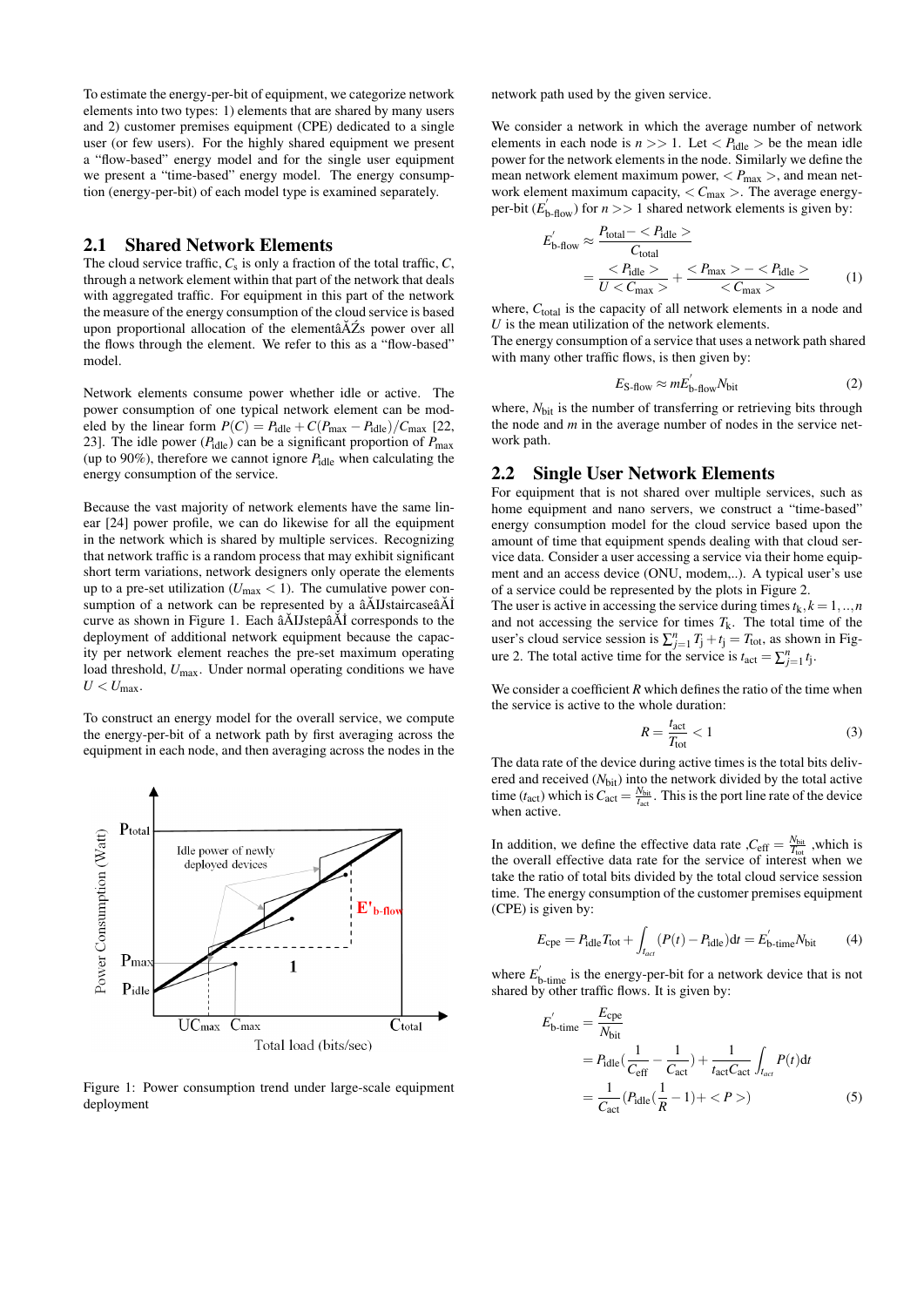

Figure 2: Usage and power consumption of a home equipment unit for a service

In this  $\langle P \rangle$  is the mean power consumption of the device during active times.

## 2.3 Centralized and Nano Data Centers

The energy consumed when accessing or storing content in a centralized data center is modeled by splitting the energy into three components: (1) energy consumption of accessing the service. This includes the end-user terminals and access technology; (2) energy consumption of the transport network (aggregation, edge and core networks); and (3) energy consumption of the data center including its internal network and servers. The energy consumed by a cloud service using a centralized data center for one request  $(E_{\text{cent}})$  can be expressed by:

$$
E_{\text{cent}} = E_{\text{cpe}} + E_{\text{access}} + E_{\text{edge}}h_{\text{e}} + E_{\text{core}}h_{\text{c}} + E_{\text{dc}} \tag{6}
$$

where  $E_{\text{cpe}}$ ,  $E_{\text{access}}$ ,  $E_{\text{edge}}$ ,  $E_{\text{core}}$  and  $E_{\text{dc}}$  are the energy consumed in the end-user device, access network, edge network, core network ,and data centers, respectively.  $h_e$  and  $h_c$  are the number of edge and core routers traversed.

In the case of nano data centers, the energy consumption for accessing the content consists of (1) the energy consumed by enduser devices requested the content; (2) the energy consumption of the transport network between the end-user requesting data and the end-user hosting the data (access network should be counted twice, once for each user); and (3) the energy consumed by storing and processing the content in the end-user premises. This energy is given by:

$$
E_{\text{nano}} = E_{\text{cpe}} + E_{\text{access}} + E_{\text{edge}} h_{\text{e}}
$$

$$
+ E_{\text{core}} h_{\text{c}} + E_{\text{access2}} + E_{\text{nserver}} \tag{7}
$$

where  $E_{\text{access2}}$  is the energy consumed by access network attached to nano servers and *E*nserver is energy consumption of nano server devices located in the end-user premises.

Comparing (6) and (7), for a given end-user device and access technology, we note that the differences between energy consumption of centralized and nano data center is primarily determined by the following:

- The number of bits exchanged between the user and data center  $(N<sub>bit</sub>)$ ;
- The number of hops for the two cases  $(h_e, h_c)$ ;
- The values of  $E_{dc}$  compared to  $E_{access2} + E_{nserver}$ .

# 3. PRACTICAL EXPERIMENTS AND MEA-SUREMENTS

To substantiate our models by experiment, we applied the models to the Wordpress[14] application which is an open source website and blogging tool. There are two options for Wordpress users to have their own online blogs and websites:1) Sign up for an account from the Wordpress website and connect to the Wordpress data centers (centralized option); 2) Install Wordpress software locally and create a web-server and host the content locally instead of keeping the content on the Wordpress data centers (nano distributed option). To equip end-users for hosting and controlling their data, the nano servers in the end-user premises were implemented using Raspberry PiâĂŹs [6]. The Raspberry Pi has a card for storage however an external hard drive can be attached to provide more storage. The Raspberry PiâĂŹs low power draw and silent running make it a good choice for a home server [24].

#### 3.1 Traffic measurements

The number of exchanged bits  $(N<sub>bit</sub>)$  is one of the parameters for calculating the consumed energy in the most of network elements based on (2) and (4). In order to determine the number of exchanged bits between an end-user and a data center or a nano server when writing (upload) to Wordpress or reading (download) the same post, we measured the volume of traffic using a packet analyzer (Wireshark) running from the end-user devices.

The posts contain different sizes of photos which are stored on both Wordpress data centers and nano servers. We uploaded the photos with their original sizes to both the data center and the nano server. Figure 3 shows the number of exchanged bytes during uploading photos ranging from 1 MB to 7 MB to the data center and nano servers versus their original size. Each session was repeated 10 times and the average traffic is displayed. The upload curve related to the nano server indicates the traffic exchanged is very similar to the original photo size. However, the traffic observed for uploading to the data center is higher than the original size of photos. Postprocessing the Wireshark logs reveals that uploading traffic to centralized data centers is higher than the original size of photos which is due to the existence of third party applications and advertisement traffic.

After uploading all photos to the data center and nano servers, we downloaded the same photos to examine the exchanged traffic between the end-user and the servers for downloading photos. The traffic observed for downloading from the data center and nano



Figure 3: Exchanged bytes during uploading various sized photos to Wordpress website versus the original sizes of photos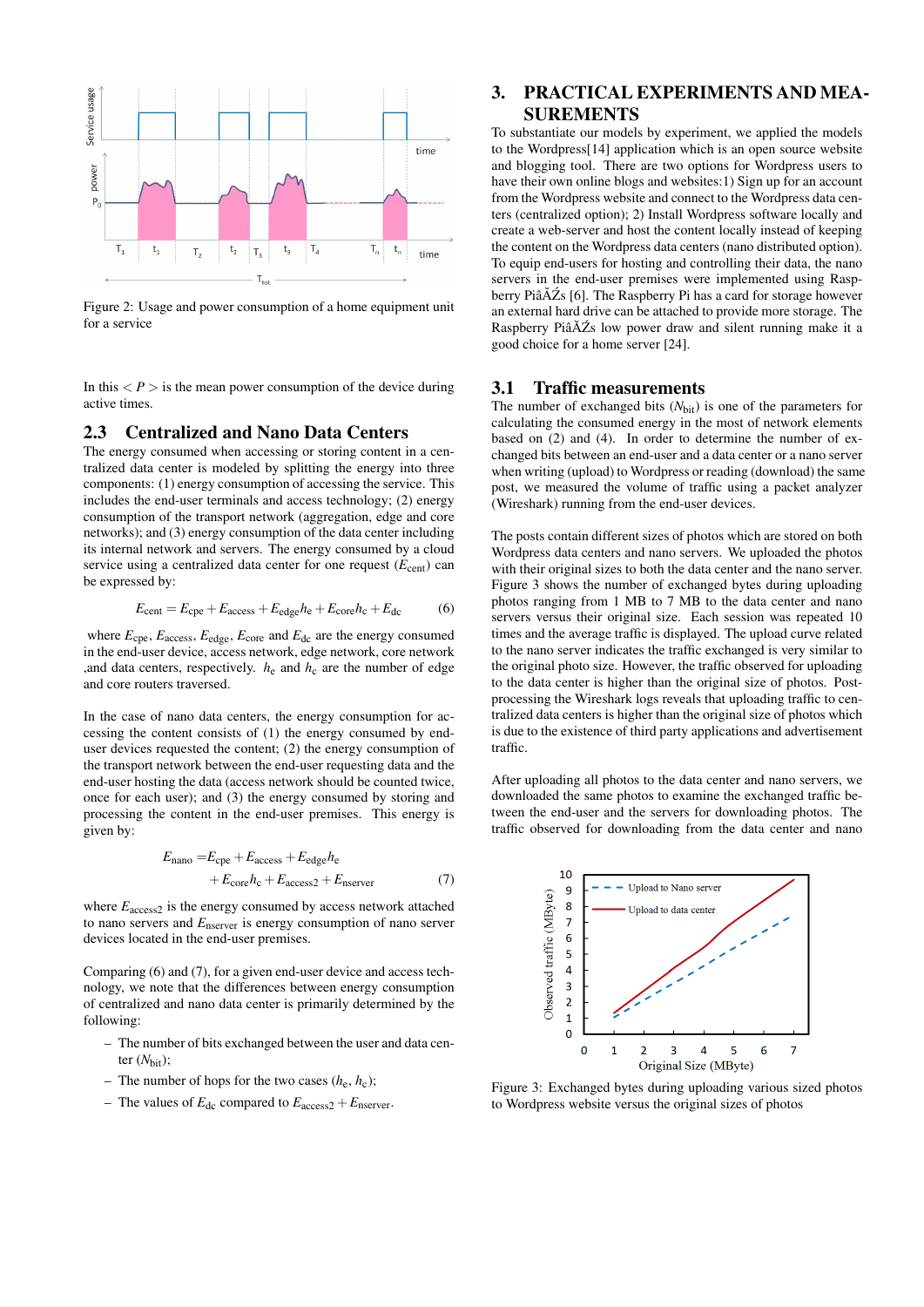|                                    | Power(Watt) |       | Traffic(Gbps) |        | Energy(nJ/bit) |        |
|------------------------------------|-------------|-------|---------------|--------|----------------|--------|
|                                    | Idle        | Max   | Downlink      | Uplink | Downlin        | Uplink |
| <b>Fast Ethernet gateway (CPE)</b> | 2.8         | 4.6   | 0.1           | 0.1    | 352            | 352    |
| $ADSL2+$ gateway (CPE)             | 4.1         | 6.7   | 0.024         | 0.003  | 2160           | 14809  |
| 4G gateway (CPE)                   | 0.5         | 1.75  | 0.024         | 0.012  | 1615           | 3230   |
| <b>GPON</b> gateway (CPE)          | 5.2         | 8.3   | 2.4           | 1.2    | 194            | 388    |
| <b>Ethernet Switch</b>             | 1589        | 1766  | 256           | 256    | 31.7           | 31.7   |
| <b>LTE</b> basestation             | 333         | 528   | 0.072         | 0.012  | 76200          | 19000  |
| <b>OLT</b>                         | 43          | 48    | 2.4           | 2.4    | 88             | 179    |
| <b>BNG</b>                         | 1701        | 1890  | 320           | 320    | 27             | 27     |
| Edge router                        | 4095        | 4550  | 560           | 560    | 37             | 37     |
| Core router                        | 11070       | 12300 | 4480          | 4480   | 12.6           | 12.6   |

Table 1: Energy-per-bit of network equipment in access, edge and core networks

server is similar to the original size of photos since there is no compression. In this case the amount of download traffic is similar to the upload traffic.

#### 3.2 Power measurements

The power consumption of devices such as end-user terminals and nano servers when interacting with the Wordpress website is measured directly using a power meter. We used a PowerMate meter [5] with a resolution of 10 mW during uploading and downloading a post.

We measured the power consumption of end-user devices while uploading and downloading different sized photos to Wordpress data centers and local nano servers. We also measured the power consumption of nano servers. As an example, Figure 4 shows the power consumption of two Raspberry Pi's. One of them is set as an end-user device and another as a nano server when uploading a 5-MB photo to the nano server. The baseline power consumption of the Raspberry Pi acting as the end-user device is higher than the baseline power consumption of the nano server because of a web browser running at the end-user device. Figure 4 represents the power (as a function of time) for uploading a photo to the nano server. The sequence of events for the upload was: first open the web browser in the end-user device and then upload the photo (point  $t_1$  in the user curve). After that, the nano server starts to work and store the photo (point t1 in the nano server curve). After storing the photo, the local server status switches to idle mode (point  $t_2$ ) in the nano server curve). Then the end-user device completes the final processing after which it also switches to idle mode (point  $t<sub>2</sub>$ )



Figure 4: Power consumption of an end-user device and a nano server while uploading a photo to Wordpress

in the user curve).

Similar power measurements have been done for estimating the energy consumption for downloading from the nano server to the user device.

## 4. ENERGY CONSUMPTION COMPARISON

We compare the energy consumption of each part in a centralized data center with the related part in nano data centers to specify the difference in the consumed energy.

## 4.1 User Terminals and Access Network Equip**ment**  $(E_{\text{cpe}} + E_{\text{access}})$

The power consumed by end-user terminals when interacting with the Wordpress website is measured by the PowerMate meter and the traffic is measured by Wireshark as explained before. The measurement results indicate the energy consumption of end-user terminals for uploading and downloading data to the Wordpress data center is similar to uploading and downloading data to the dedicated nano servers. The reason is that we consider similar end-user terminals in both centralized and nano data centers with same number of exchanged bits and same active time ratio  $(R)$ , the consumed energy for both scenarios is similar according to (4) and (5).

To study the energy consumption of different access network technologies, Ethernet, WiFi, 4G and PON (passive optical network) technologies are considered. The access network includes (a) customer premises equipment (CPE) such as modems and (b) shared network equipment such as Ethernet switches and LTE base stations. The first seven rows of Table 1 list the power consumption, traffic and energy-per-bit for access network equipment when receiving data from the end-users (uplink) and transmitting data to the end-users (downlink). The idle power, maximum power, downlink traffic and uplink traffic of CPEs are gathered from [3]. The energy-per-bit for CPEs is calculated based on (5) considering the active time  $(R)$  is equal to 0.2. The idle, maximum power and maximum capacity of Ethernet switch and OLT are gathered from [23] and [1], respectively. The energy-per-bit values for them are calculated based on (1) assuming  $U = 20\%$ .

Estimating the energy-per-bit for an LTE base station depends on different factors such as the number of concurrent users, deployment area, spectrum width, interference, etc. The maximum and idle power consumption of a 3-sector  $2 \times 2$  MIMO 4G/LTE base station deployed in an urban area are reported as 528 W and 333 by [14]. It is also reported that base stations consume different amounts of power in each direction roughly 87% of the energy is consumed in the downlink direction and the remaining 13% in the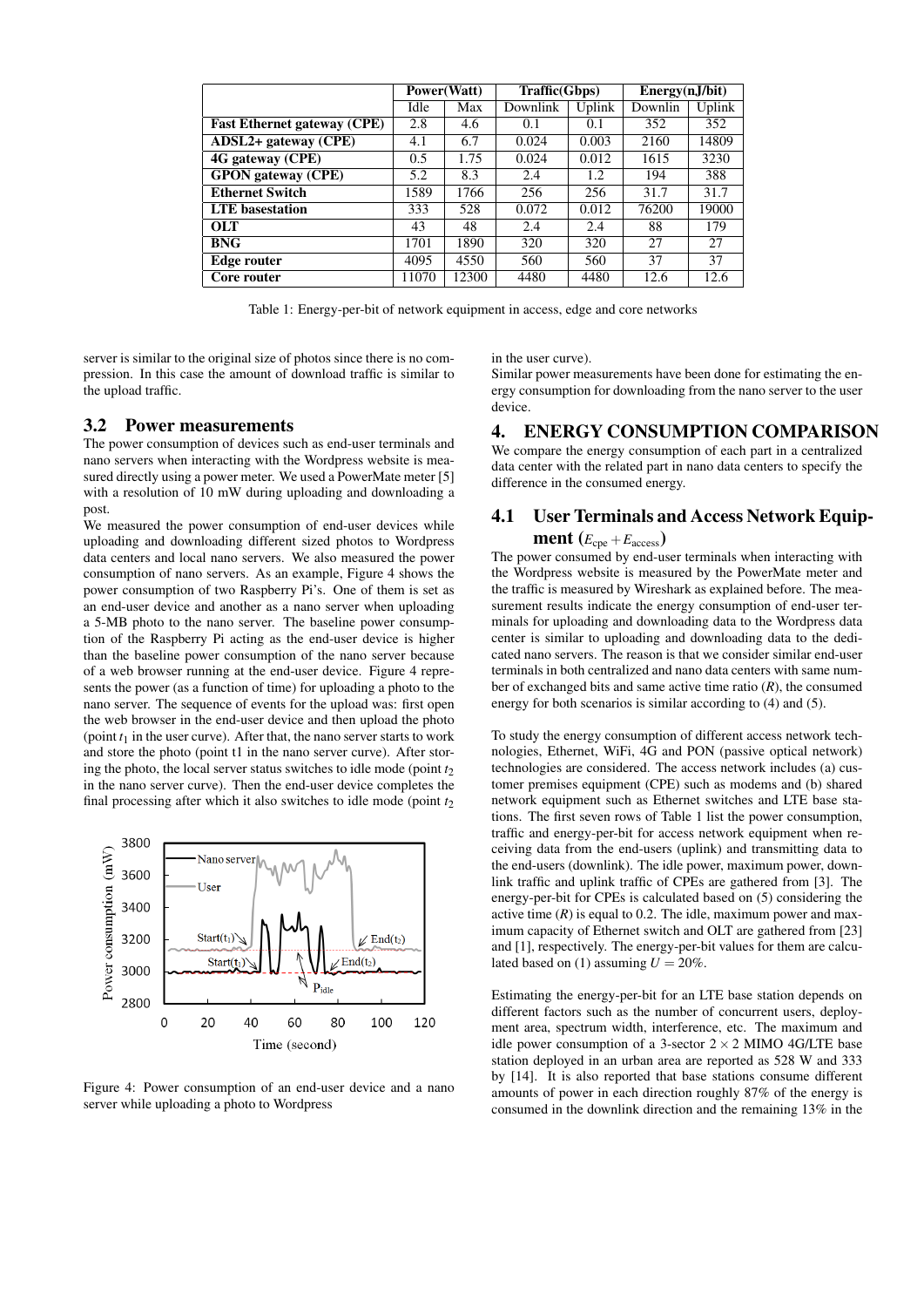

Figure 5: Energy consumption of core and edge equipment for accessing data from different locations

uplink direction [14]. The aggregate achievable throughput of this base station is 72 Mbps with 20 MHz spectrum [12]. The energyper-bit of this base station, considering a typical utilization of 5% over a 24-hour cycle, would be  $76.2 \mu$ J/bit in the downlink and 19.0  $\mu$ J/bit in the uplink on average. All the energy-per-bit figures are summarized in Table 1.

# 4.2 Edge and Core Network Equipment (*E*edge*h*e+

#### $E_{\rm core}h_{\rm c}$

The idle power, maximum power and capacity of equipment in the edge and core networks are gathered from [23] and the energy-perbit values are calculated based on (1). To determine the values for the key network elements we set  $U = 20\%$ . All values for equipment in the edge and core networks are summarized in the last three rows in Table 1.

According to (6) and (7), the energy consumed in the edge and core networks also depends on the number of hops in the edge and core networks (*h*e, *h*c). Using *traceroute* from end-user devices to the Wordpess servers, we estimate the average number of edge and core routers along the path between the end-users and servers within data centers to be 3 and 5, respectively. However, the number of hops in the case of nano data centers depends on the location of end-users requesting the content relative to those hosting the content. The number of edge and core routers for two end-users located in different geographical spots are measured to be 3 edge and 8 core hops for non-local friends and 2 edge hops and 1 core hop for the closest friends setting in the same ISP (using *traceroute*).

Using the number of hops and the energy-per-bit values of BNG, edge and core routers listed in Table 1 in (2), (6) and (7), we get Figure 5 which shows the energy consumed in the edge and core networks (as a function of *N*<sub>bit</sub>) when accessing content from a data center and a nano server hosted by a local friend (shortest path: located in the same ISP) and a nano server hosted by another end-user located another geographic location (longest path). The figure indicates that the energy consumption for requesting data from nano data centers can be higher or lower than the energy consumed for accessing the content in centralized data centers depending on location between the users and the stored content.

## 4.3 Nano Servers ( $E_{\text{access2}}+E_{\text{nserver}}$ ) and Centralized Servers ( $E_{dc}$ )

In this sub-section, we compare the service energy consumption of a nano server and its attached access network with that of a



Figure 6: Energy consumption for requesting data from different data centers and various nano servers



Figure 7: Energy consumption for requesting data from a data center and nano servers with different active time

server within a centralized data center. Obtaining detailed information about servers within data centers and its associated internal networks is difficult because this information is not publically available. One of the most comprehensive articles on data center architecture and dimensioning can be found in [15, 16], in which a model design, with numbers and types of network equipment and servers, is described. Using the capacity of this model, together with data center traffic characteristics from [2], we develop estimates for data center energy consumption in the range 4-7  $\mu$ J/bit, excluding factors such as PUE and the need for replication. Including these factors increases the consumption to 20  $\mu$ J/bit [4].

In order to estimate the energy-per-bit of a nano server, we have measured the total energy consumed by a Raspberry Pi [6] when transferring and receiving data which was about 4 Watt over 10 Mbps bit-rate. Therefore, the energy-per-bit of the Raspberry Pi is about 1600 nJ/bit based on (5) assuming  $R = 0.2$ .

Figure 6 compares the energy consumed for serving data from a centralized data center with the consumption when data is served from nano servers located in end-user premises.

We consider premises with different access networks (GPON, Ethernet, WiFi and 4G) and data centers with wide range of energy consumption values (4,10 and 20  $\mu$ J/bit). It can be seen that the nano server attached to a 4G network consumes the greatest energy compared to others options, and the nano server attached to a GPON consumes the least energy. The energy consumption of the nano server via GPON is very close to the energy consumed by the nano server via Ethernet because the dominant consumption is that